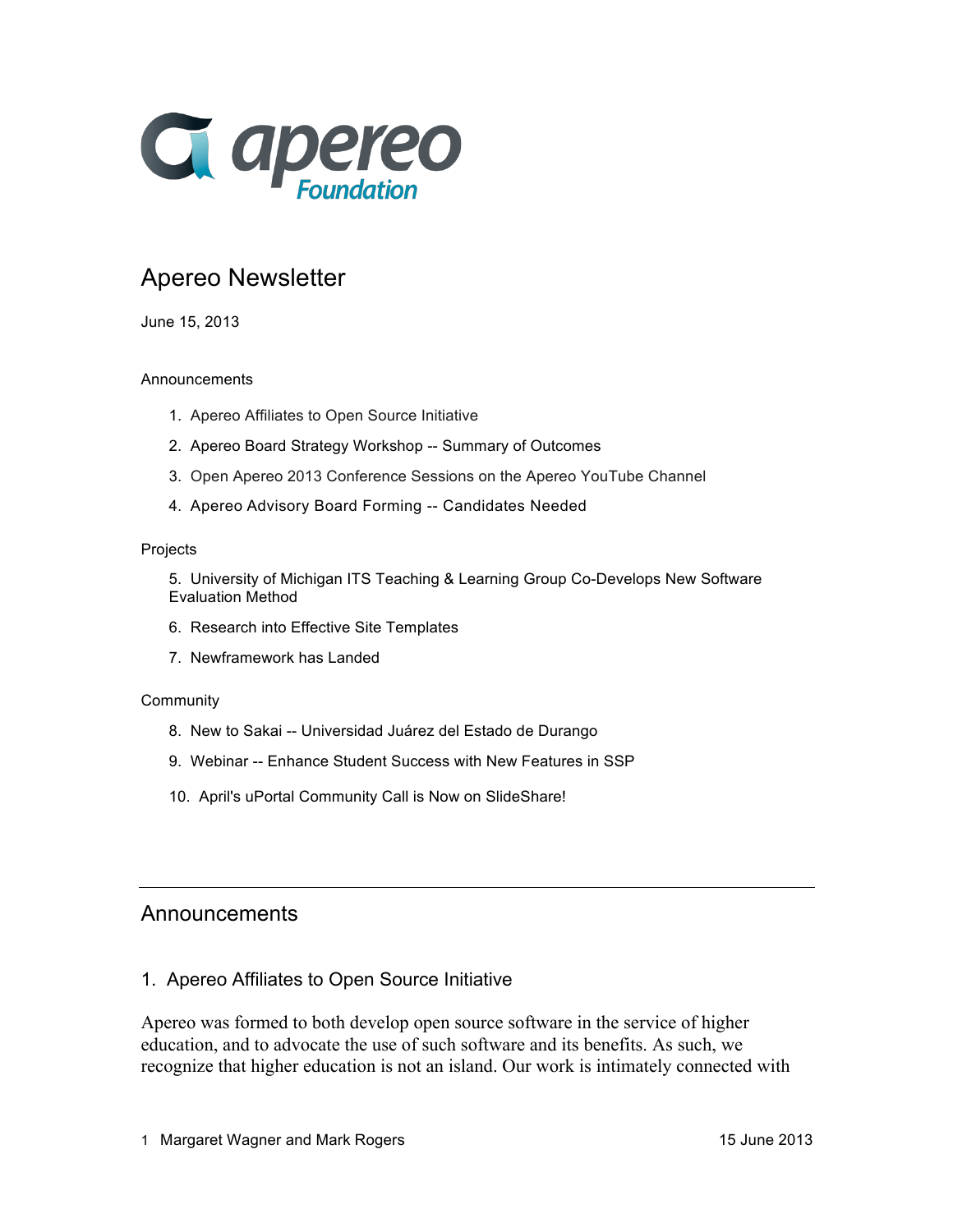broader open source communities, and we need to establish meaningful and mutually beneficial relationships with such communities as we continue to develop our work. To this end, Apereo recently applied for affiliate status with the Open Source Initiative. The application was approved by the OSI Board.

The Open Source Initiative (OSI) is a non-profit corporation with global scope formed to educate about, and advocate, for the benefits of open source, and to build bridges among different constituencies in the open source community. It is the steward of the Open Source Definition (OSD) and the community-recognized body for reviewing and approving licenses as OSD-conformant.

Ian Dolphin, Executive Director of the Apereo Foundation, said "Apereo relies on work undertaken by the OSI. The affiliation is a mark of our support and recognition of this work. Both parties will explore practical ways of working together into the future."

More information about the Open Source Initiative (OSI) can be found at http://opensource.org/history.

## 2. Apereo Board Strategy Workshop -- Summary of Outcomes

The Apereo Foundation board met at New York University on April 16-17, 2013 with the objective of identifying sustainable strategies to deliver the Apereo vision of a "common foundation" in the context of the current and developing global higher education landscape. David Kay of Sero Consulting was invited to facilitate the event, including undertaking preparatory interviews with board members and supporting the Chair and Executive Director in documenting findings and outcomes.

Six key areas of discussion will be of interest to Apereo members and other stakeholders who have an interest in the potential of IT and digital technologies to advance global higher education. The first of these areas reflects discussion and deepening understanding of the nature of Apereo itself, and the role of the board within the organization. This is a necessary prerequisite and context for the further elaboration of a strategy for the Foundation, and an approach designed to deliver against the objectives of that strategy.

### - The Role of the Board

Apereo is a network of organisations that share common needs, ambitions and values. The board acts as a key enabler within this network. It is the "glue" that adheres crucial points of connection between Apereo and its constituents -- the range of projects, interest groups and regional communities that Apereo comprises. It is also a critical facilitator of relationships with other organisations. The Board therefore has a multi-dimensional role: as a catalyst, encouraging effective internal and external connections within and without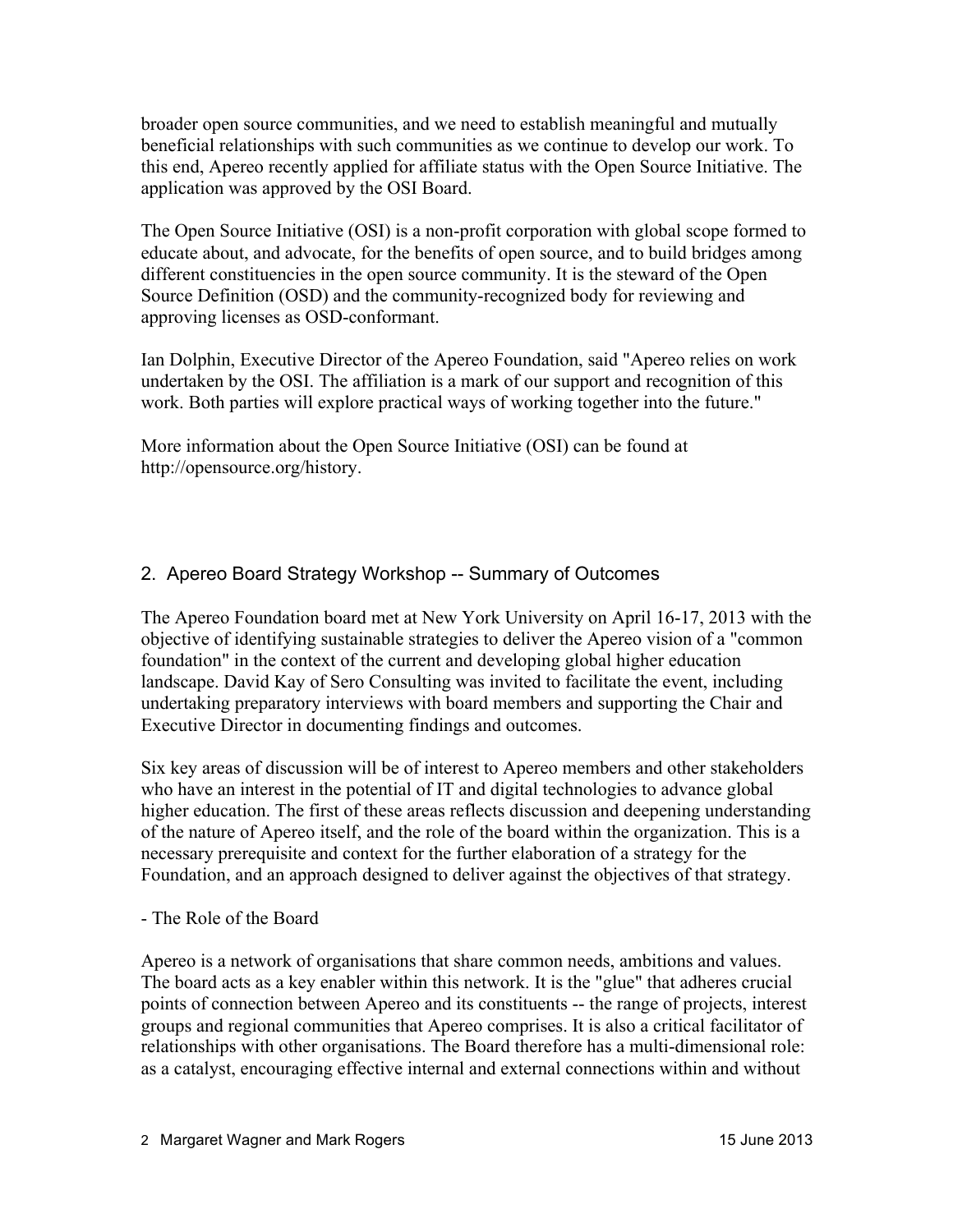the Apereo network; as a collective strategist, ensuring informed alignment of the goals of Apereo with the needs of global higher education; as an agency of check and balance, ensuring prudent and effective use of foundation resources in realising objectives.

#### - The Need for Targeted Advocacy

Whilst there is greater acceptance of the value of open source software in higher education than there once was, the sector still lags behind others in understanding and appreciation of benefits. This understanding is also uneven. There is greater understanding, for example, of the role of open source licensing and IPR management in reducing consortial friction -- by providing an independent entity in which to vest IPR - than there is of open source approaches to software development and coordination. In line with its mission, Apereo must work with other organisations to demonstrate the value of open source software in education, and particularly in areas that are intimately connected with mission delivery -- learning, teaching and research.

#### - The Landscape

A complex ecosystem of grounded and sustainable software solutions is increasingly critical to the Higher Education community, the expectations of its learners, educators and researchers, and by its institutional ambitions. This is of particular importance at a point where higher education faces the challenge of constricting resources accompanied by demand for operation at significantly increased scale. Unless the solutions to these challenges are open, their value to higher education will decrease over time, as the issues of control, lock-in and migration re-occur. The board identified a number of potential points where investment and effort by the Apereo community might begin to address this. In the coming period, the board will work with the community to systematically investigate these opportunities, including new resourcing models for projects, whilst recognizing the continued responsibility to delivering support for existing committed projects and communities.

#### - The Apereo Portfolio

The sustainability of the foundation and the health of the network Apereo represents is dependent on considered innovation and growth. The board recognized the importance of building the Apereo portfolio in terms of membership, adoption, and contribution; balancing the attractions of breadth and scale with the core values of quality, contribution and community. Growth should, however, be built on solid foundations. In the coming period, the board will facilitate community review of the Apereo portfolio, ensuring that each project is appropriately represented and promoted in communications, that governance structures are in place which are demonstrably effective for each project and community, and that focal points of potential future common strategic investment are discussed within the broader community.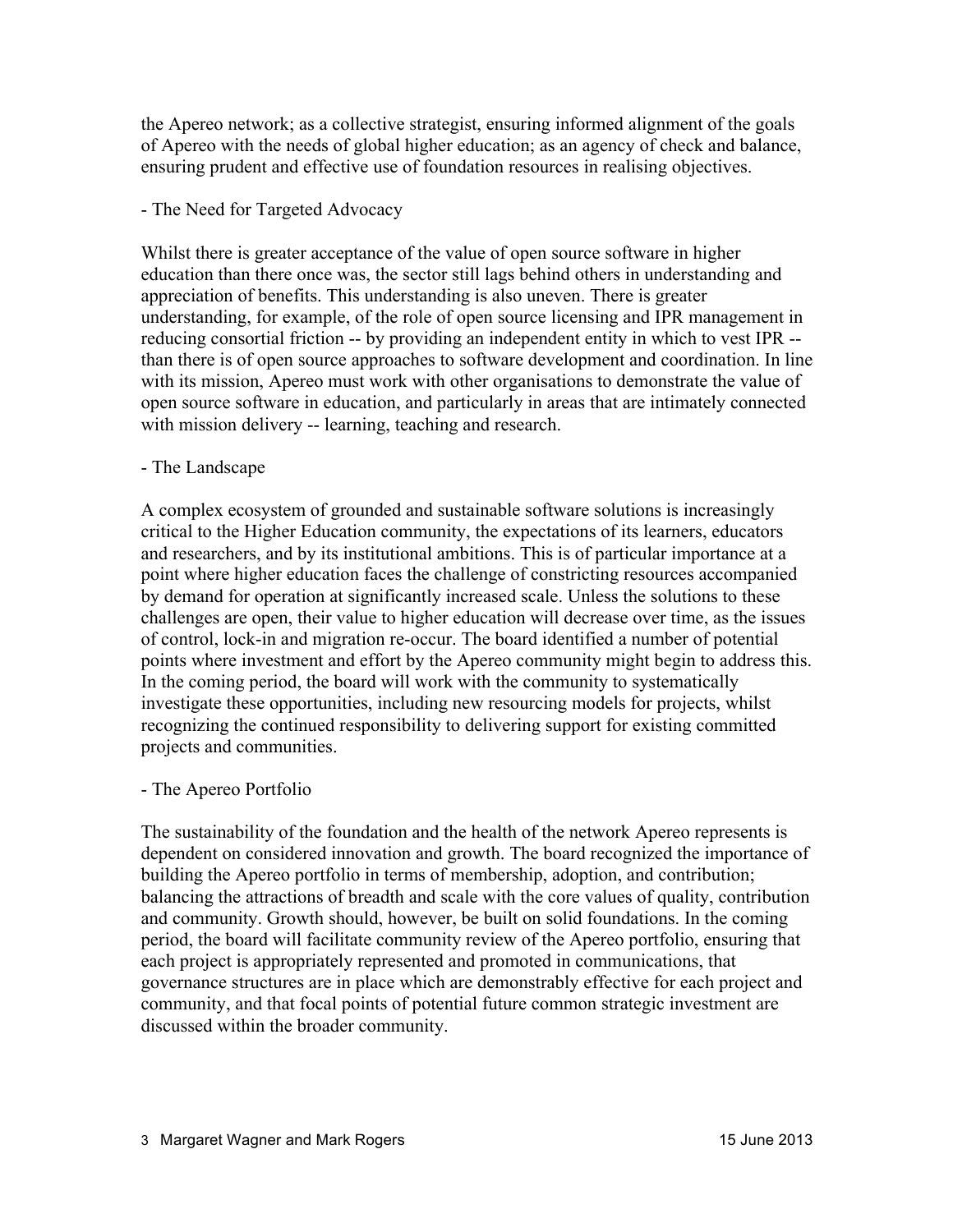#### - The Software Community Lifecycle

Software and other communities brought forward, incubated and sustained by existing and new members are the lifeblood of the common foundation. Apereo must provide a firm yet flexible framework to support the software lifecycle that combines local governance and informed self-assessment with strategic guidance and value-added support from the foundation. The current review and reiteration of an incubation process is the first step towards articulating the flexible framework we require. When this concludes, during July and August, the community will begin to address further areas of the product lifecycle in detail.

- Communication and Community Coordination

In order to nurture both community and opportunity, the board must prioritize working with members, partner organizations worldwide and core staff to establish realistic yet compelling approaches to partnership, outreach and communications. This activity will add value to the efforts of projects as well as to the overall reputation of the foundation. More effective communications and community coordination are key priorities for the immediate future. These will be supported by further rationalizing infrastructure, consideration of new ways for member organisations to share experience and form new initiatives, and by additional staff as soon as this is judged prudent.

In continuing to work to strengthen the foundation in these ways, we will not lose sight of the foundation's mission; in the next period there will be renewed focus on support for projects and their promotion -- the very point of the foundation's existence.

These areas present key challenges that will focus board attention as ongoing priorities for 2013.

Ian Dolphin Executive Director, Apereo Foundation ian.dolphin@apereo.org

## 3. Open Apereo 2013 Conference Sessions on the Apereo YouTube Channel

Are you disappointed because you couldn't attend the Open Apereo 2013 conference? The Apereo Foundation is offering recordings of several of the enriching presentations and birds of a feather discussions, including the welcoming speech and keynotes, through the Apereo YouTube Channel, www.youtube.com/user/apereo.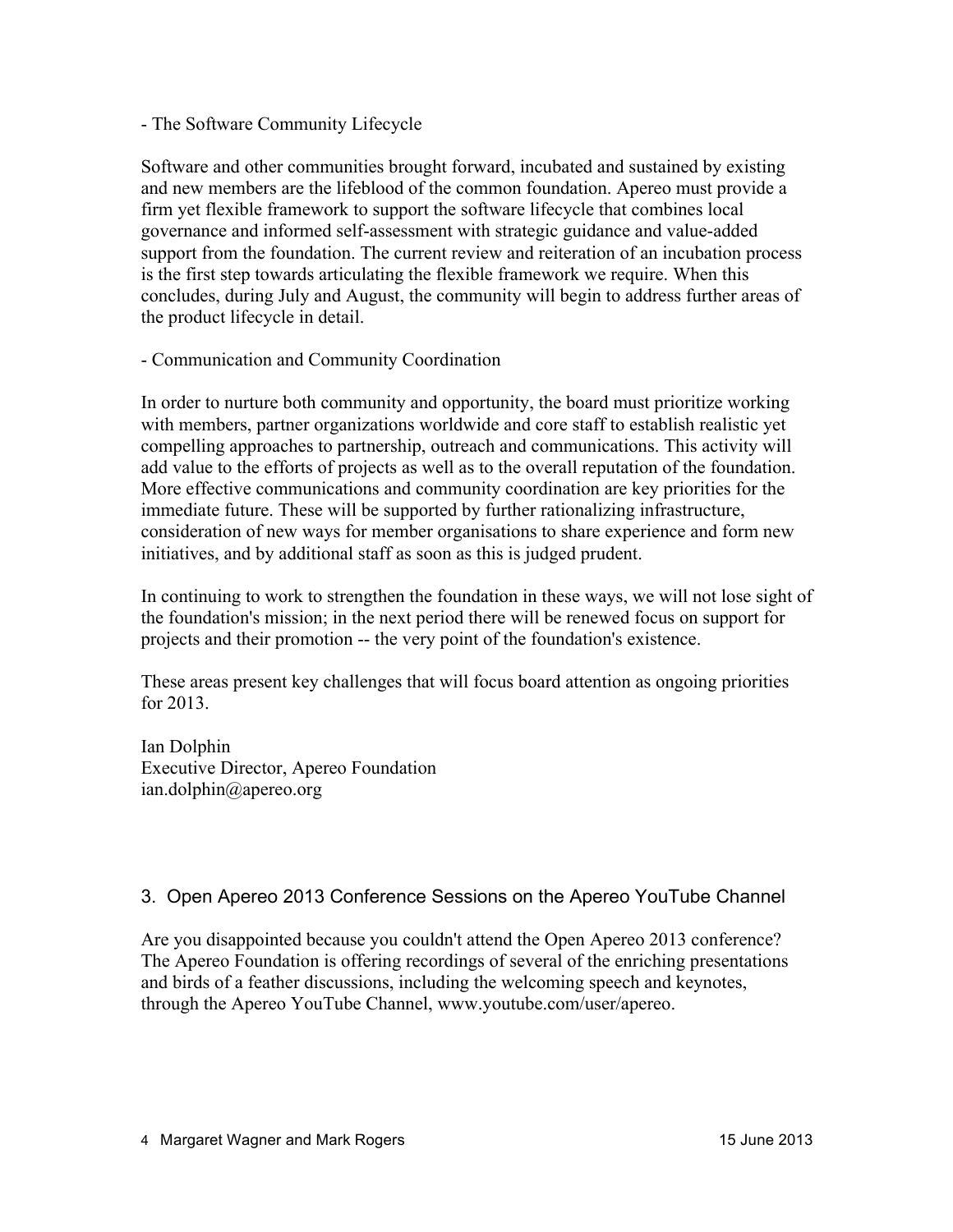## 4. Apereo Advisory Board Forming -- Candidates Needed

As a project-oriented foundation, Apereo puts much of its collective energy into meeting the immediate needs of its participants. This is as it should be. But sometimes this causes us to miss the forest through the trees, focusing on what campuses need in the next release at the expense of seeing the big picture and finding opportunities to grow the community. In response to this challenge, the Apereo Foundation Board is forming an Advisory Council consisting of leaders in academic institutions that are not active participants of Apereo projects -- or even adoptees of Apereo projects -- but are interested in and sympathetic to the foundation's mission.

The council will provide two kinds of help. First, it will review foundation projects and activities at a high level and offer an outsider's perspective on them, answering questions like,

- How do the foundation's projects and activities align with greater needs the council members see in the educational community?

- Who, in the broader academic community, needs to know about particular projects but probably doesn't know about them, and how can those people be reached?

- What complementary projects and activities could the foundation be taking on that would attract new members or offer new value to existing members?

Second, the council will help with outreach, mostly by simply being the influential people that they are with a heightened awareness of what Apereo does.

We are looking for good candidates to participate on the council. Presidents, Provosts, CIOs, and CFOs are all welcome. The group conversations will not be primarily technical; rather, they will be focused on how the Apereo projects and community can better support the academic mission. Meetings will be two to four times a year, with one being face-to-face at the Apereo conference and the remainder being virtual. We are interested in developing a group that is diverse in every sense, including but not limited to academic role, type of institution, nationality of the home institution, gender and race. Most importantly, we are looking for people who are thoughtful, generous of spirit, and capable of giving good, honest advice.

If you can suggest anyone who would be a good candidate for the council, please contact Ian Dolphin (ian.dolphin@apereo.org) or Michael Feldstein (michael@mindwires.com).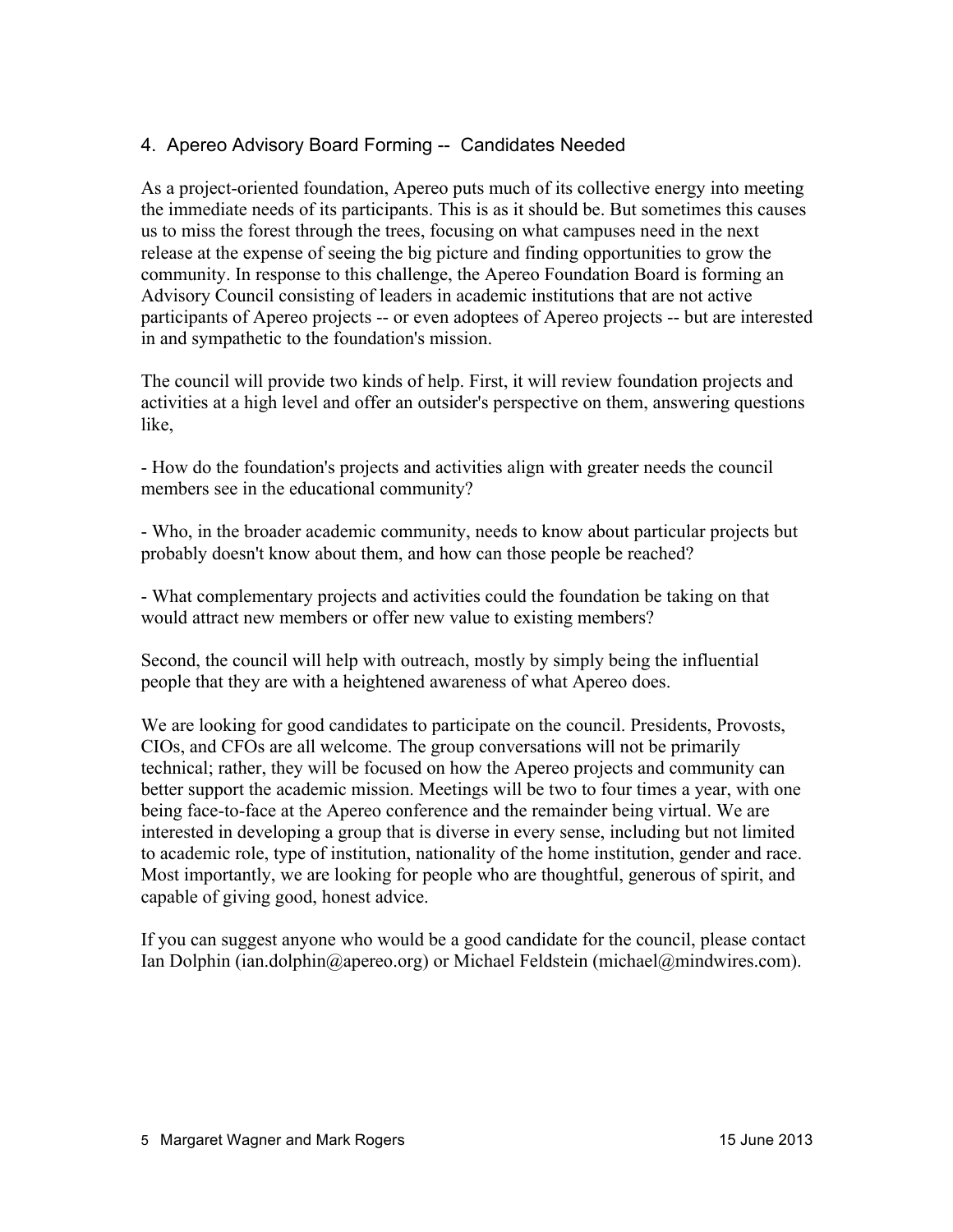# **Projects**

5. University of Michigan ITS Teaching & Learning Group Co-Develops New Software Evaluation Method

Recently the U-M ITS Teaching & Learning Group (T&L) teamed up with staff from CRLT (Center for Learning and Teaching) for the first ever "Rapid IT Evaluation." The goals of this new type of evaluation are to capture faculty insights on the pedagogical value of emerging technologies and streamline the process of making the right tools and capabilities available to support teaching and learning.

For this first event, the 17 faculty attendees evaluated Sakai's LessonBuilder, a CTools module that allows instructors to set up a "lesson" for efficiently accessing materials and features in CTools in one or more learning sequences. For example, with LessonBuilder, students can easily jump from a syllabus in the Syllabus Tool to an assignment in the Assignments Tool to materials in Resources without having to open each of these tools individually.

The attendees represented a broad cross-section of the university: six LS&A departments and eight schools, including the Medical School, Engineering, Business, and others. After an introduction, the faculty members performed specific tasks on their laptops using prepopulated CTools sites. CLRT and T&L staff observed but refrained from helping in order to more accurately gauge the usability of the software and the areas of confusion. This was followed by small group discussions about what the faculty liked and what could be improved, a large group question and comment section, and finally written feedback in which, among other things, faculty were asked to share ideas of how other faculty in their departments might use LessonBuilder. The entire process took under two hours.

Directly after the session, several refinements were made to LessonBuilder that will be shared with the Sakai Community. They will also be shared with the same group of faculty to demonstrate the results of their participation. Given the open source nature of CTools, UM developers can adapt tools like LessonBuilder to meet specific instructional requirements based on faculty feedback.

CRLT, the Library, and the T&L Group plan to use the Rapid IT Evaluation protocol in the future to ensure that new offerings meet the needs of the users as closely as possible.

The event was sponsored by the Collaborative Domain Group, a combined advisory group convened by the Knowledge and Teaching & Learning Domain Stewards (Paul Courant and Deborah Ball, respectively). For questions or further information, contact Anthony Whyte (arwhyte  $\omega$ umich.edu)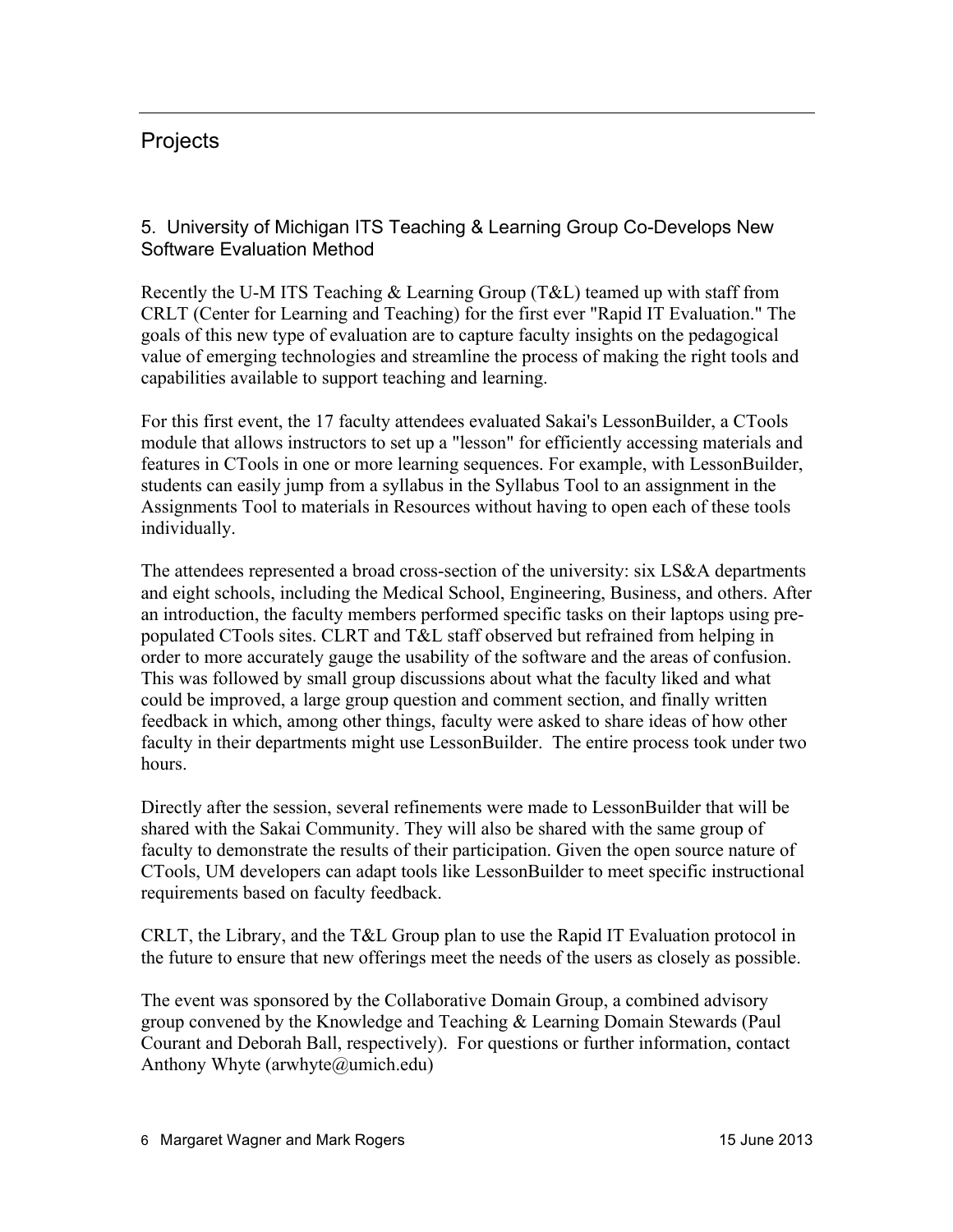### 6. Research into Effective Site Templates

"Derivation of Electronic Course Templates for Use in Higher Education"

Abstract -- Lecturers in higher education often consider the incorporation of web technologies into their teaching practice. Partially structured and populated course site templates could aid them in getting started with creating and deploying web-based materials and activities to enrich the teaching and learning experience. Discussions among instructional technology support staff and lecturers reveal a paucity of robust specifications for possible course site features that could comprise a template. An attempted mapping from the teaching task as understood by the instructor to the envisaged course website properties proves elusive. We conclude that the idea of an initial state for a course site, embodied in a template, remains useful and should be developed not according to a formula but with careful attention to the context and existing pedagogical practice. Any course template provided for the use of lecturers should be enhanced with supporting instructions and examples of how it may be adapted for their particular purposes.

------------------------ This abstract is from a paper written by Jill Fresen, Fawei Geng and Robin Hill, that was published in the "Journal of ALT: Research in Learning Technology" at the end of last year. Adam Marshall (adam.marshall@it.ox.ac.uk) posted this abstract on the WebLearn Blog, http://blogs.it.ox.ac.uk/adamweblearn/2013/01/research-into-effective-sitetemplates/.

## 7. Newframework has Landed

I'm pleased to announce that the "newframework" branch, which has been used as a development branch for the new UI, has finally landed and has been merged into master. This is a significant step, indicating that the main focus in the coming weeks will be increasingly on stabilisation and bug fixing, targeting a first release of this new code base by July 1.

This also means that any pull request can from now on be submitted against the "master" branch.

Kind regards,

Nicolaas Matthijs nicolaas.matthijs@caret.cam.ac.uk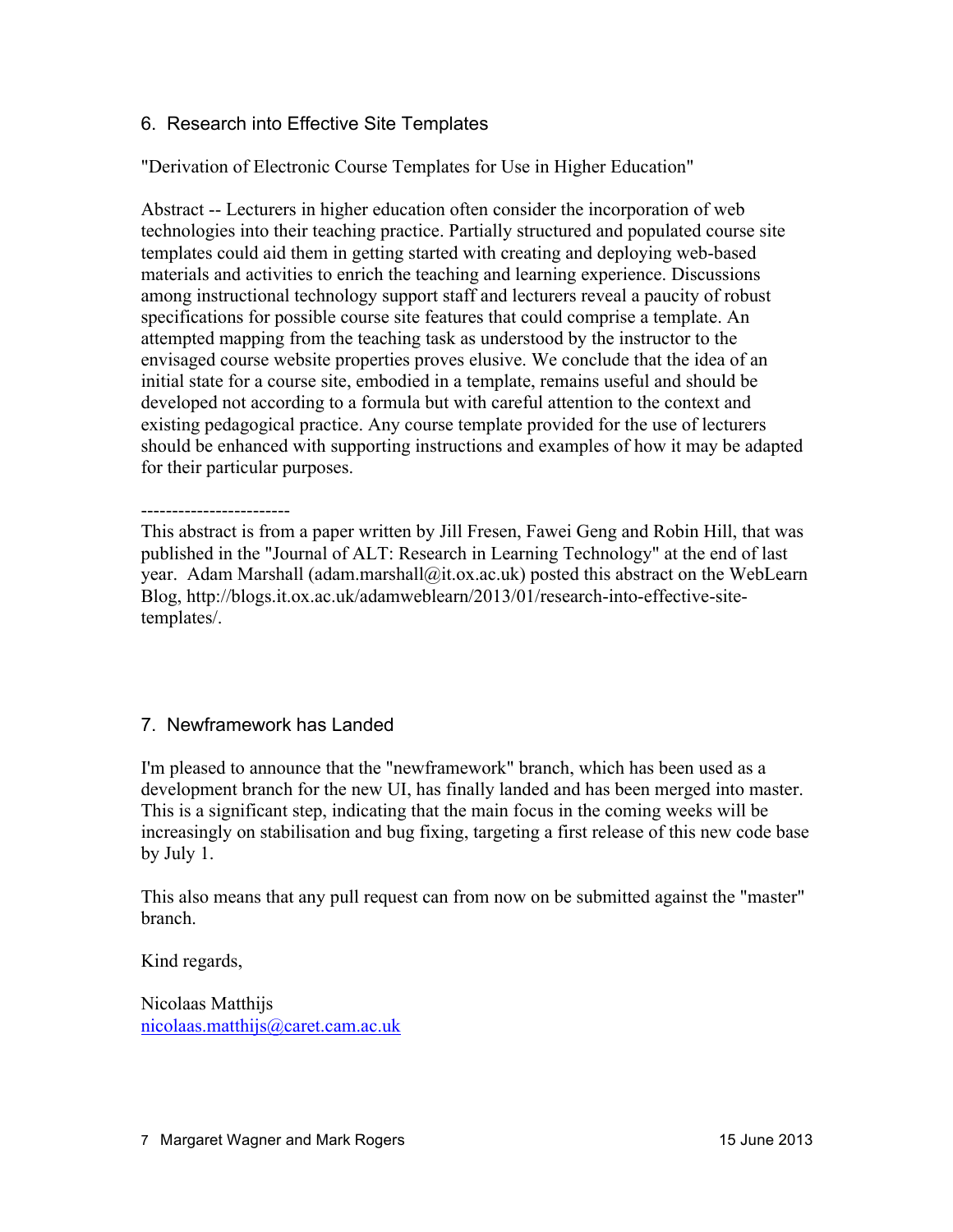# **Community**

### 8. New to Sakai -- Universidad Juárez del estado de Durango

Hi Community!

I'm happy to tell you that we have a new University in Latin America with Sakai. The UJED (Universidad Juárez del Estado de Durango in México) is working with Samoo to be in production very soon.

Each day the Latin American community is growing and I'm sure in the next years there will be an "explosion" of Spanish Sakai's all over America. Thanks to all for your efforts in 18n and l10n. This makes it easier for all of us.

Diego del Blanco Orobitg

Apereo LATAM Representative diego.delblanco.sakai@gmail.com

### 9. Webinar -- Enhance Student Success with New Features in SSP

When: June 26, 2013, 2 p.m. EDT (GMT -4)

Institutions are seeking ways to target student populations and help them succeed. In this webinar, learn from Russ Little, Project Director, Student Success Plan (SSP), on how SSP impacts student success. This webinar will discuss the latest SSP release, 1.2, and the My Academic Planning tool, MAP (available in SSP 2.0 later this year). Learn more and register at http://www.unicon.net/ssp-webinar

Lisa Di Pietro ldipietro@unicon.net